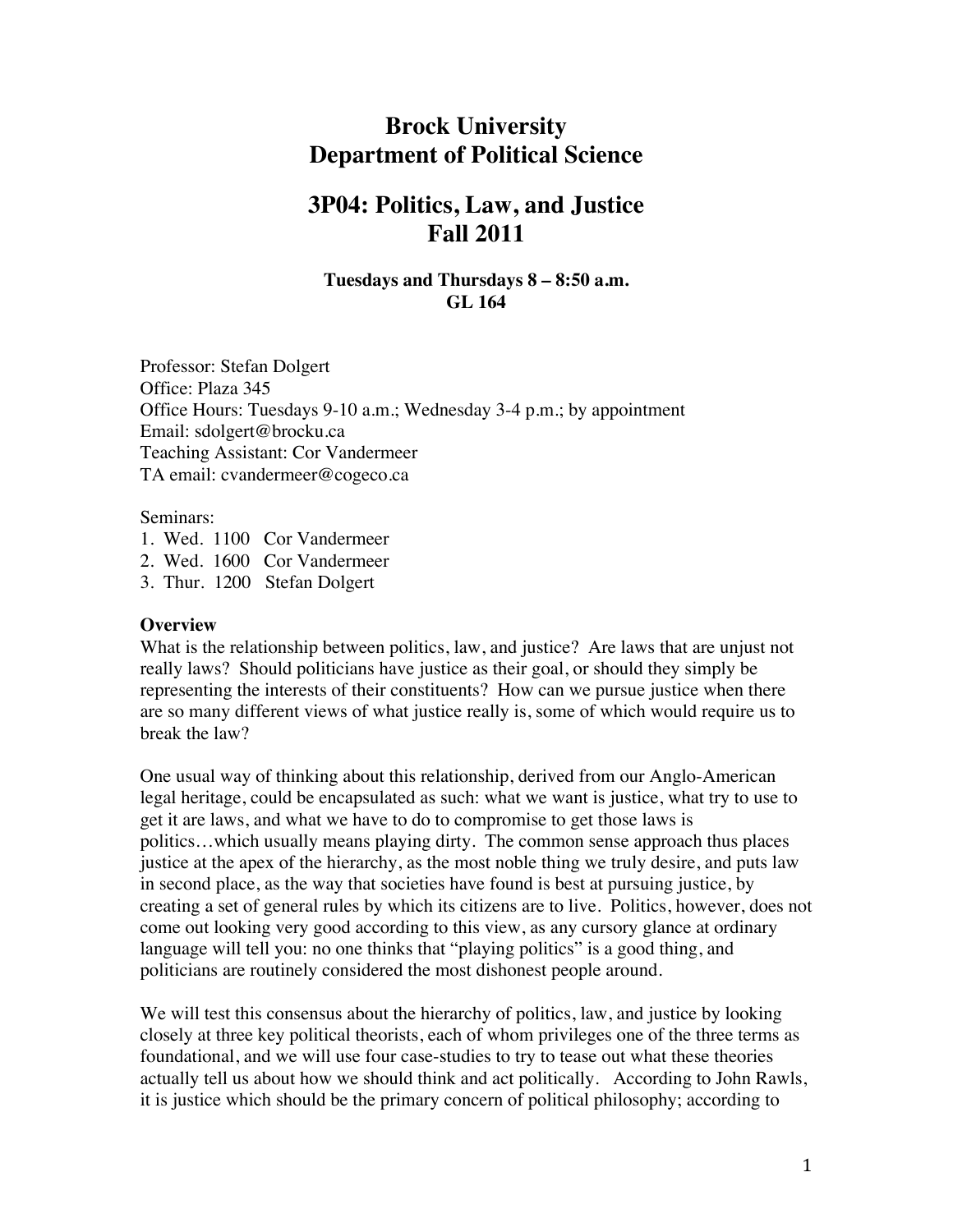Hannah Arendt it is actually politics, the "space of appearance" where people come together to choose how they will live in common, that is most important; for John Finnis both Rawls and Arendt are mistaken, and we should instead look to the Natural Law tradition that derives from the philosophy of Thomas Aquinas.

We will critically assess each of these philosophies, in part by close analysis of their writings, and in part by using their ideas to evaluate four uniquely Canadian events or debates: 1) the 1990 Oka Crisis, in which a Mohawk community disputed the expansion of a golf course over sacred ground; 2) the 2012 Quebec Student Movement, which arose over a proposed tuition hike; 3) the Alberta Tar Sands, which contain enormous reserves of oil but which also threaten widespread environmental destruction; 4) a case to be chosen by the class.

Rawls, Arendt, and Finnis can, in one sense, be seen as avatars for the Liberals, NDP, and Conservatives, respectively, and we shall explore how each of these thinkers relates to the contemporary political parties of Canada. However, we will also look beyond these surface resemblances, in order to bring out the vitality and diversity within each theoretical paradigm. While Finnis is certainly closest to modern conservatism, for example, there are important ways in which his philosophy could also be very sympathetic to environmentalists or First Nations claims (which is the opposite of what one might expect from a conservative thinker). The closer we look the more we see, and the less obvious are common sense clichés about who is on whose side – sometimes our political allies can be found in the most unexpected places.

This class will be conducted as a mixture of lecture and discussion-intensive seminar. The primary impetus and energy in this classroom will come from you, the students, and I will do what I can to harness and channel this energy into interesting pathways. This class will also utilize a number of different methods in presenting the materials, including simulations, semi-formal debates, role-play, and short excerpts from contemporary films. Please come prepared to discuss the materials each day, and this means arguing about them in a thoughtful manner with your instructor and fellow classmates. These discussions should be respectful of others' views, but in no way does that suggest that we paper over our differences with others. We will learn from each other precisely to the extent that we can figure out exactly how much we disagree with one another.

#### **Goals**

- 1) Students will be able to understand the basic concepts used by the philosophers John Rawls, Hannah Arendt, and John Finnis.
- 2) Students will be able to apply the ideas of these philosophers to evaluate and critique the debates surrounding the Oka Crisis, Tar Sands, and Quebec Student Movement.
- 3) Students will be able apply lessons from these three cases to broader questions of democratic agency, economic development, environmental politics, indigenous rights, and educational policy.
- 4) Students will be able to trace linkages between contemporary Canadian political parties and these three political philosophers.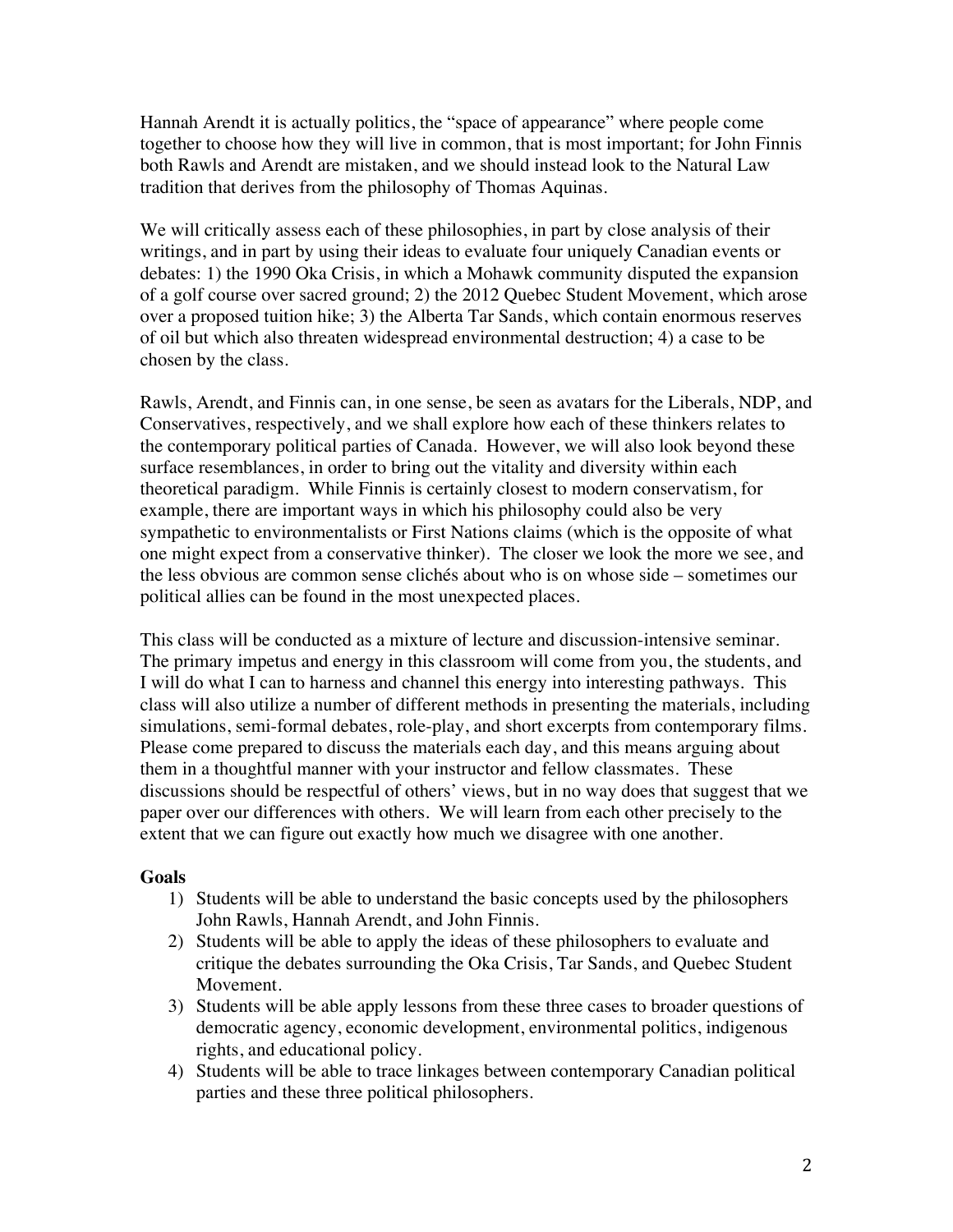5) Students will also be able to articulate and justify multiple, seemingly contradictory political positions from within each of the three paradigms.

# **Choose Your Issue**

The class will be divided into three groups, each based on a particular Canadian political crisis or debate:

- 1. Oka Crisis (Indigenous Rights, Postcolonialism, Property Rights, Community Sovereignty, Free Markets)
- 2. Tar Sands (Environmental Justice, Canadian Strategic Interests, Global Capitalism, Global Warming)
- 3. Quebec Student Movement (Direct Democracy, Student Rights, Rights to Free Speech and Protest, Neoliberal Privatization, Governmental Debt)
- 4. To be decided

Please begin to keep yourself aware of developments regarding your issue by reading two news sources daily, whether the Globe and Mail, Toronto Star, Montreal Gazette, Edmonton Journal, or Vancouver Sun. As the semester continues I will be asking students, on occasion, to break into groups during class time in order to discuss the implications of Rawls, Arendt, or Finnis for your chosen case.

# **Classroom Democracy**

The classroom space is often seen as a mini-dictatorship (of the professor over the students). To mitigate this we will have a number of occasions for democratic decisionmaking, including 1) choosing the fourth issue for our case study; 2) choosing activities for Seminar discussion; 3) choosing the format for the Final Exam; 4) possible choice of reading materials for final week of semester.

# **Deadline to Withdraw is Friday, November 2**

Last date for withdrawal without academic penalty and last day to change from credit to audit status for duration 2 courses without academic penalty.

# **Academic Integrity**

In this course we aim to conduct ourselves as a community of scholars, recognizing that academic study is both an intellectual and ethical enterprise. You are encouraged to build on the ideas and texts of others; that is a vital part of academic life. You are also obligated to document every occasion when you use another's ideas, language, or syntax. You are encouraged to study together, discuss readings outside of class, share your drafts during peer review and outside of class, and go to the Writing Center with your drafts. In this course, those activities are well within the bounds of academic honesty. However, when you *use* another's ideas or language—whether through direct quotation, summary, or paraphrase—you must formally acknowledge that debt by signaling it with a standard form of academic citation.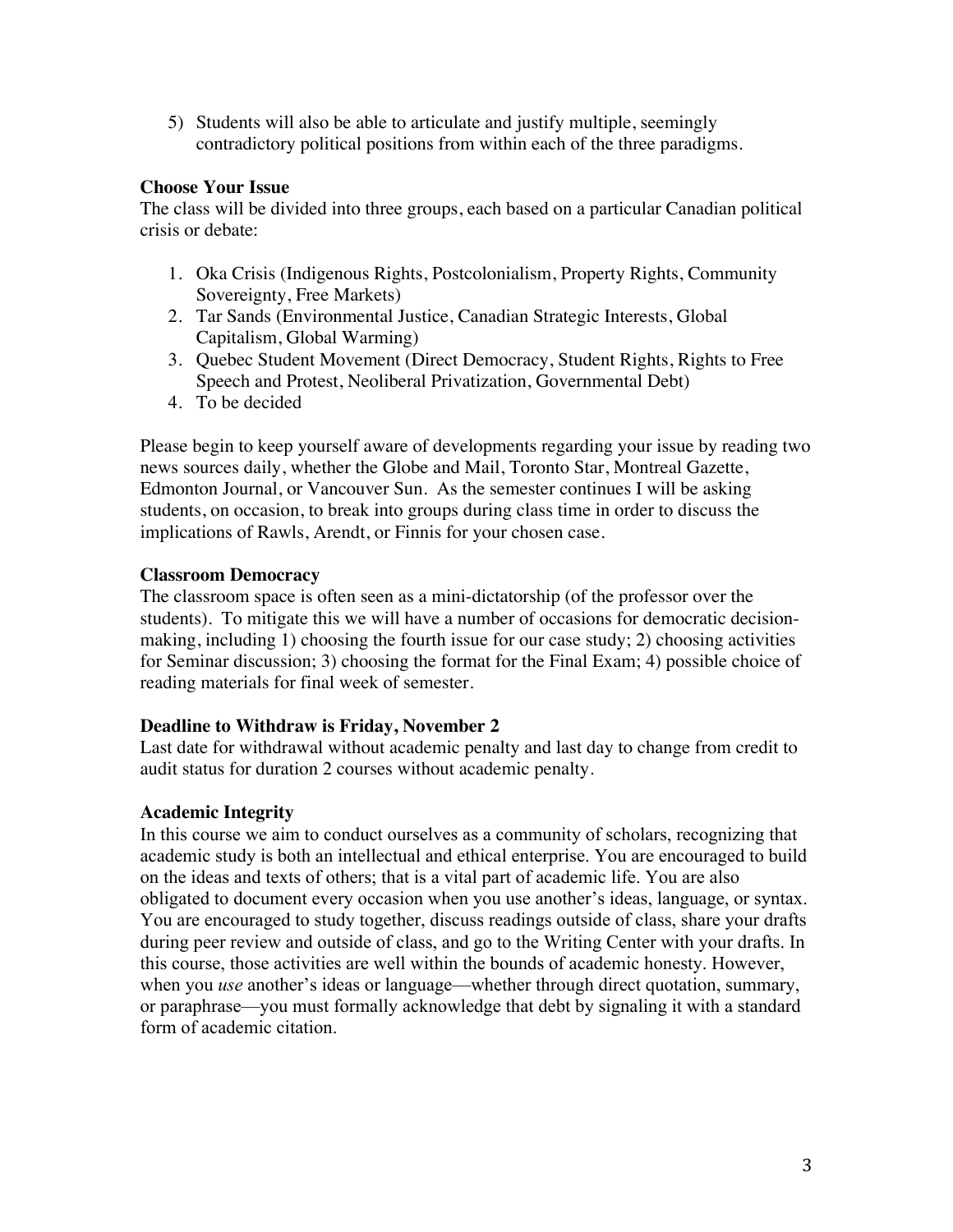#### **Students with Disabilities**

As part of Brock University's commitment to a respectful work and learning environment, the University will make every reasonable effort to accommodate all members of the university community with disabilities. If you require academic accommodations related to a documented disability to participate in this course, you are encouraged to contact Services for Students with Disabilities in the Student Development Centre  $(4<sup>th</sup>$  Floor, Schmon Tower, ex. 3240). You are also encouraged to discuss any accommodations with the instructor well in advance of due dates and scheduled assessments.

#### **Turnitin.com**

Written assignments may be submitted through turnitin.com, at the instructor's discretion. Links and password will be supplied at the time of the assignment by the instructor.

#### **Required Course Textbooks (in the order they will be needed)**

Rawls, John. *Justice as Fairness: A Restatement* (Belknap Press Harvard) Arendt, Hannah. *The Human Condition* (2<sup>nd</sup> ed. University of Chicago Press) Finnis, John. *Natural Law & Natural Rights* (2<sup>nd</sup> ed. Oxford University Press)

#### **Grading**

Seminar Participation: 20%

Reading Quizzes: 10% (Eleven quizzes, given in lecture. Quizzes will not be announced beforehand, and a missed quiz cannot be made up, though I will drop your lowest score. First Paper: 15% (4 pages, due October 23 in class). Topics will be distributed by the instructor in advance.

Paper: 25% (7 pages, due November 15 in class). Topics will be distributed by the instructor in advance.

Final Exam: 30%

**Class Schedule** September 6: Introductions

Week Two – CASES September 11: The Quebec Student Movement and Bill 78 http://www.stopthehike.ca/ (Please note that there are several pull-down menus to read materials: News, Manifesto, About the Hike, Under Pressure, Towards a General Strike, Legal Information, Material) http://www2.macleans.ca/2012/05/30/quebecs-new-ruling-class/

September 13: The Oka Crisis Watch the film *Kanehsatake, 270 Years of Resistance* online: http://www.nfb.ca/film/kanehsatake\_270\_years\_of\_resistance/ http://www.theglobeandmail.com/commentary/oka-20-years-later-the-issuesremain/article1386915/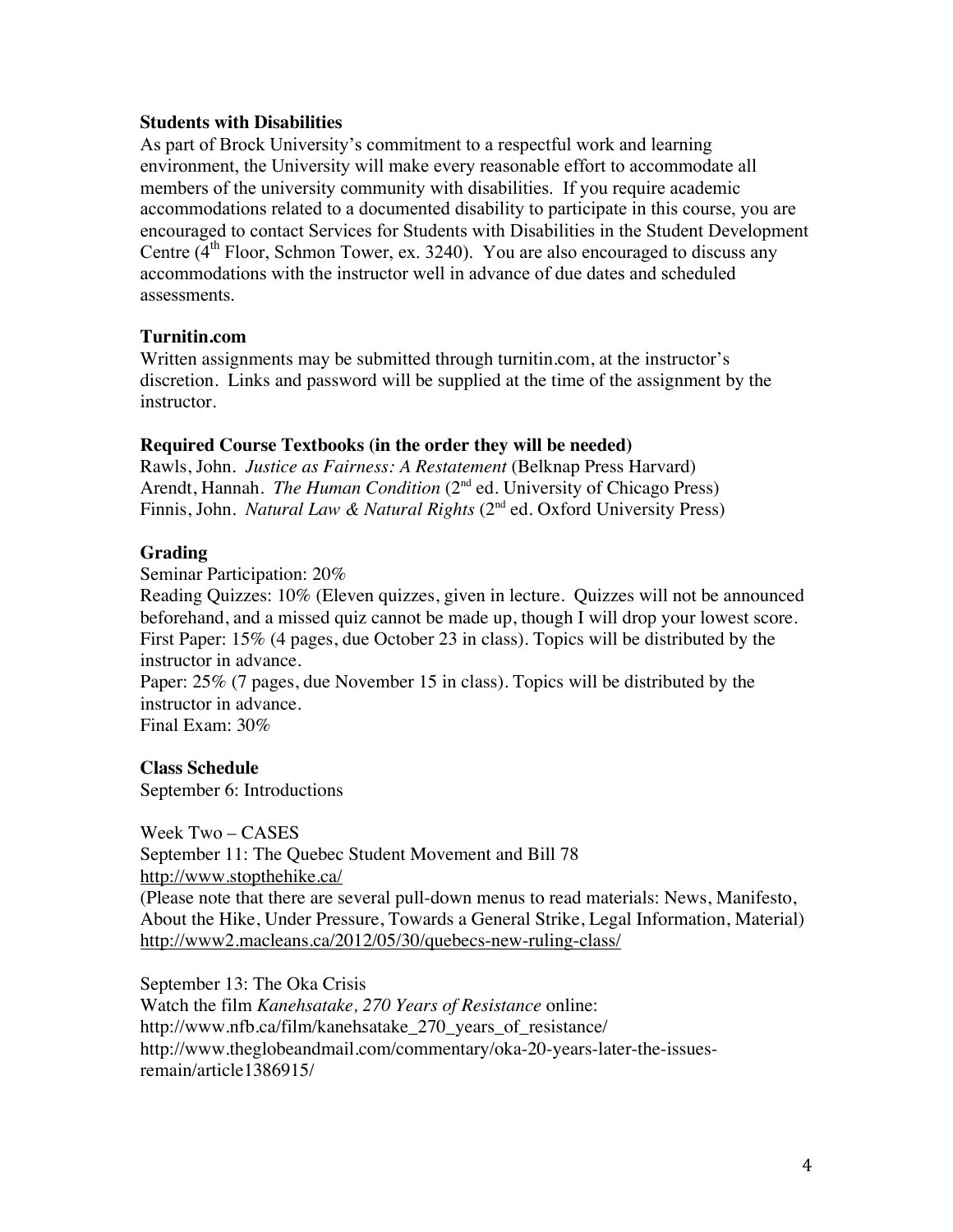Week Three – CASES, continued September 18: Alberta Tar Sands and the Millennium Pipeline http://www.democracynow.org/2010/6/25/tar\_sands http://www.ethicaloil.org/myths-and-lies/ http://www.tarsandswatch.org/

September 20: To be decided

Week Four RAWLS September 25: *Justice as Fairness*, 1-38 September 27: *Justice as Fairness,* 39-71

Week Five RAWLS October 2 *Justice as Fairness,* 72-103 October 4 *Justice as Fairness,* 104-134

Week Six RAWLS October 9 *Justice as Fairness,* 135-179 October 11 *Justice as Fairness,* 180-202

Week Seven ARENDT October 16: *The Human Condition*, 1-37 October 18: *The Human Condition,* 38-78

Week Eight ARENDT October 23: *The Human Condition,* 79-135 October 25: *The Human Condition,* 136-167

Week Nine ARENDT October 30: *The Human Condition,* 175-207 November 1: *The Human Condition,* 207-247

Week Ten FINNIS November 6: *Natural Law & Natural Rights*, 23-49 November 8: *Natural Law & Natural Rights,* 59-75; 81-97

Week Eleven FINNIS November 13: *Natural Law & Natural Rights,* 100-127, 134-156 November 15: *Natural Law & Natural Rights,* 371-410

Week Twelve IMPLICATIONS November 20: Natural Law and Contemporary Politics Selections from Robert George's *In Defense of Natural Law* (to be distributed by instructor)

November 22: Radical Democracy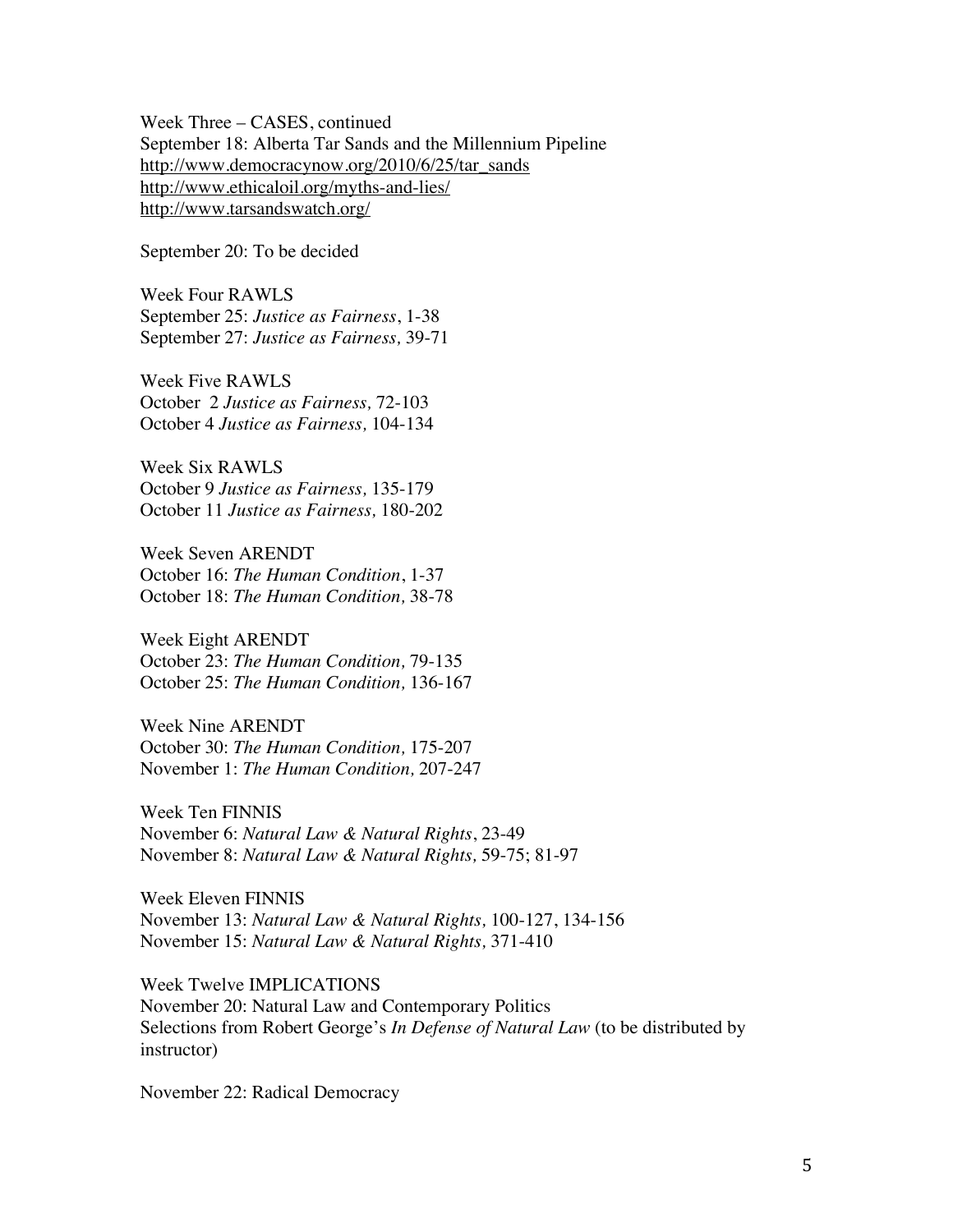Sheldon Wolin, "Fugitive Democracy" (to be distributed by instructor)

Week Thirteen CONCLUSION November 27: A New Liberal World Order? Thomas Pogge, "An Egalitarian Law of Peoples" (to be distributed by instructor)

### **Thursday, November 29**

Last day of lectures, Fall Term, duration 2 courses. Make up day for Thanksgiving Day duration 1 and duration 2 classes. The schedule will be that of a Monday.

# **DEPARTMENT OF POLITICAL SCIENCE STATEMENT ON ACADEMIC MISCONDUCT**

Because academic integrity is vital to the well-being of the university community, Brock University takes academic misconduct very seriously. Academic misconduct includes plagiarism, which involves presenting the words and ideas of another person as if they were your own, and other forms of cheating, such as using crib notes during a test or fabricating data for a lab assignment. The penalties for academic misconduct can be very severe. A grade of zero may be given for the assignment or even for the course, and a second offense may result in suspension from the University. Students are urged to read the section of the Brock University Undergraduate Calendar that pertains to academic misconduct. Students are also reminded that the Student Development Centre (Schmon Tower, Room 400) offers free workshops on writing and study skills and on avoiding plagiarism.

# *POLICY ON LATE ESSAYS*

The policy of the Department is that essays received by the instructor or deposited in the Political Science department Essay box after 4:00 p.m. or at a time designated by the instructor, of the date on which they were due will be penalized **two per cent** for each day late from Monday through Friday and **five per cent** for the period from Friday 4:00 p.m. to Monday 8:30 a.m., and that no paper will be accepted two weeks after the due date. \*\*\*\*\*\*\*\*\*

An essay is considered received when the **original** hard copy (printed-not disk) of the paper is in the hands of the instructor or in the box outside the Political Science Department's office. (ALL ESSAYS MUST INCLUDE A TITLE PAGE WITH THE FOLLOWING INFORMATION CLEARLY MARKED: STUDENT NUMBER, TA and INSTRUCTOR'S NAME, COURSE NAME and NUMBER).

Having an essay date-stamped by security, or the library, or anyone else does **not** constitute receipt of the essay by the Political Science Department. Instructors may require that essays be submitted electronically through turnitin.com. In this case, students must consult with the Instructor on what constitutes a late essay. \*\*\*\*\*\*\*\*\*

Instructors may establish more restrictive deadlines or more severe penalties in particular courses – check the course outline. Extensions of due dates are granted only in circumstances that are beyond the student's control, such as health problems that are supported by a medical certificate or other, clearly equivalent, situations. \*\*\*\*\*\*\*\*\*

Time management problems are not grounds for extensions. You are strongly urged to avoid these penalties by beginning to work on essays early in the term; by setting your own target dates for completion that are several days before the due date; and by carefully budgeting